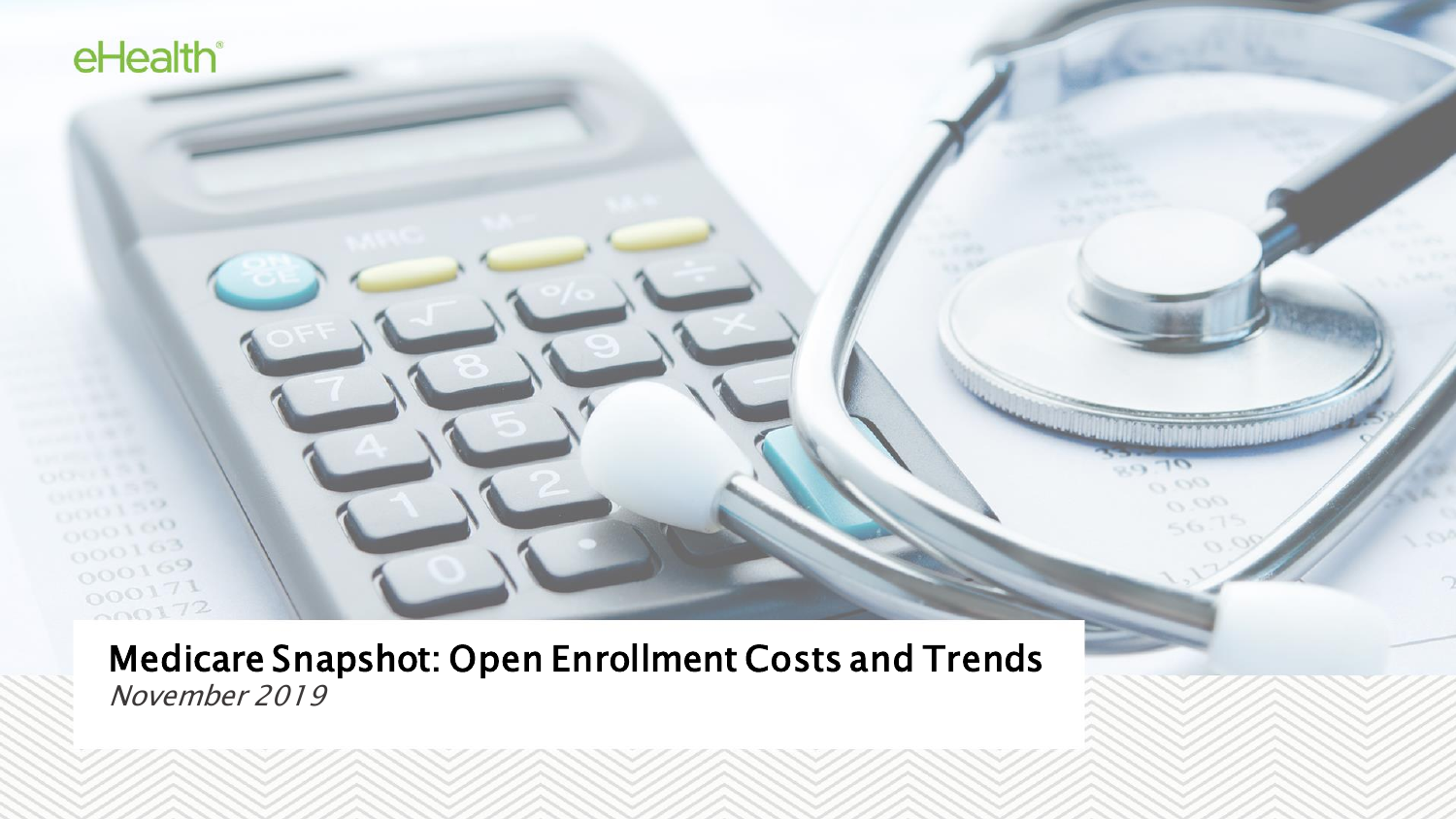## Study Overview

This report presents an analysis of costs and trends among consumers who selected Medicare insurance products through eHealth during the first half of Medicare's annual open enrollment period for 2020 coverage, which ends December 7, 2019. Data presented in this report is drawn from October 15 through November 8, 2019.

Rather than presenting a view of costs across all available products, this report presents costs based on products actually chosen by Medicare insurance shoppers. Highlights:

- **Medicare Advantage premiums are down year over year:** \$5.47 was the average monthly premium for Medicare Advantage plans selected by eHealth customers, down 43% from \$9.53 in the same period last year.
- **Zero-dollar premium Medicare Advantage plans are increasingly popular**: 83% of all eHealth Medicare Advantage customers selected \$0 premium plans, compared to 76% from the same period last year.
- **Part D plan premiums are down year over year:** \$19.76 was the average monthly premium for stand-alone Part D prescription drug plans selected by eHealth customers, a decrease of 15% from the same period last year (\$23.34).
- **Medicare Supplement premiums show a modest increase:** \$157.48 was the average monthly premium for Medicare Supplement plans selected by eHealth customers, an increase of 8% from the same period last year (\$145.62).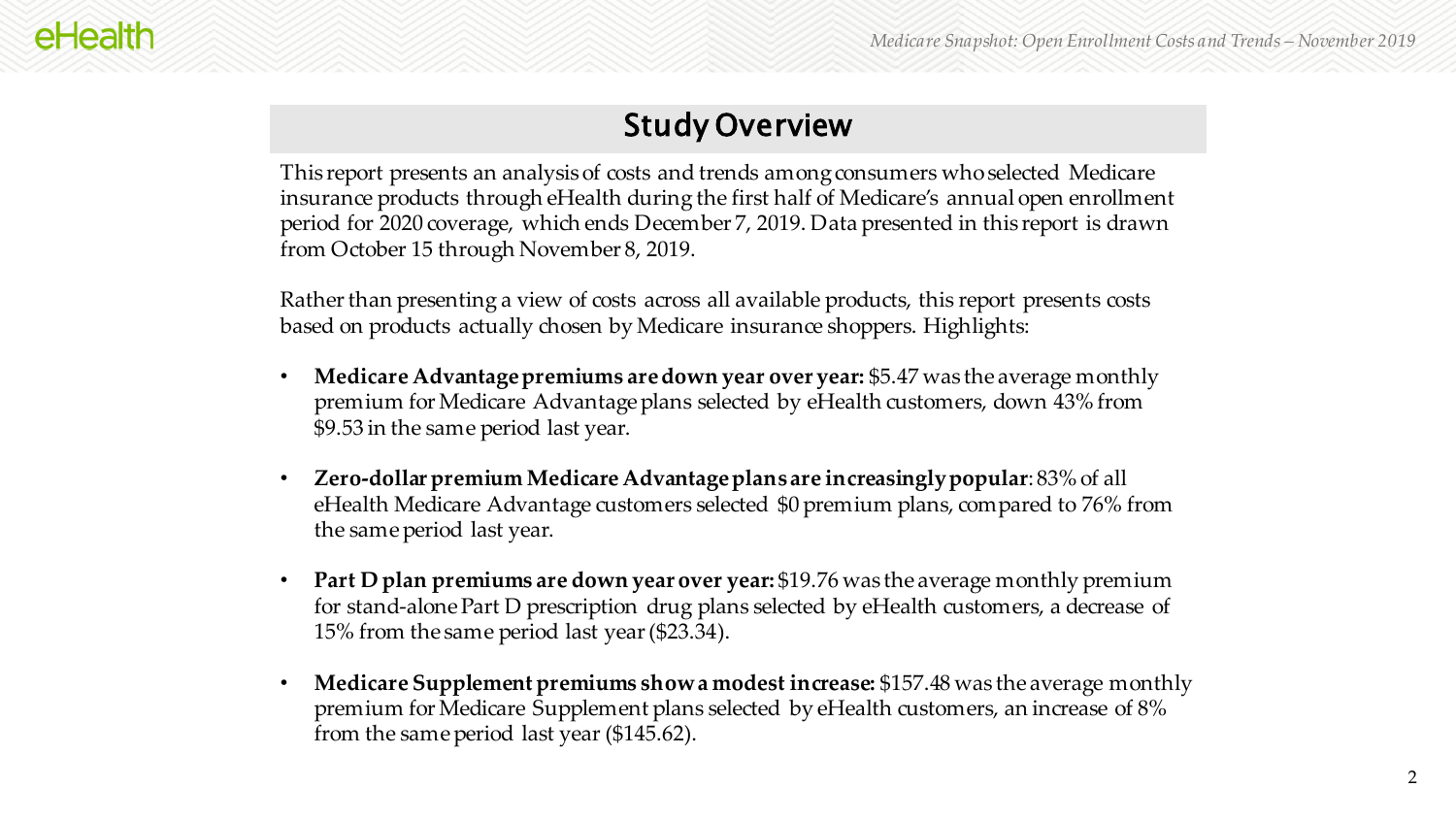#### **A 43% decline in average Medicare Advantage premiums year over year**

- \$5.47 was the average premium for Medicare Advantage plans selected in the first half of open enrollment for 2020 coverage.
- \$9.53 was the average month premium for Medicare Advantage plans selected in the same period last year.

#### **Average monthly premiums for Medicare Advantage plans**

**\$9.53 \$5.47** \$0.00 \$2.00 \$4.00 \$6.00 \$8.00 \$10.00 2019 average premium 2020 average premium

**Premiums for plans selected by consumers are significantly lower than "on the shelf" averages:** In September 2019 the Centers for Medicare and Medicaid Services (CMS) announced that the average monthly premium for 2020 Medicare Advantage plans was expected to be \$23.00. The lower average premiums reported by eHealth may illustrate the effects of significant numbers of consumers selecting \$0 premium plans.

\$12.00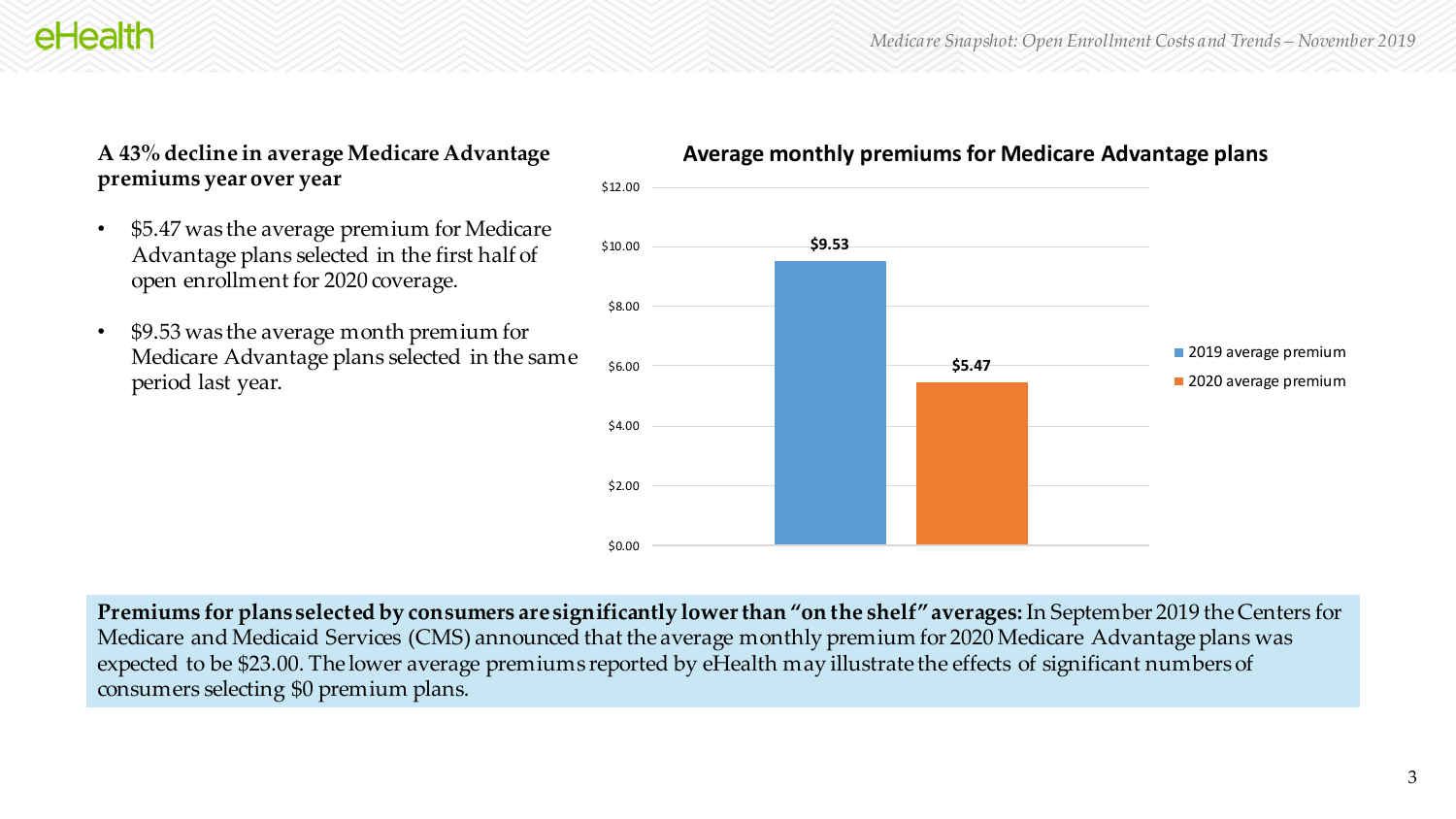#### **More than eight in ten Medicare Advantage enrollees select \$0 premium plans**

eHealth

- 83% of those selecting Medicare Advantage coverage chose plans with \$0 monthly premiums in the first half of open enrollment.
- By comparison, 76% of those selecting Medicare Advantage chose plans with \$0 monthly premiums in the same period last year.

### **Percentage of Medicare Advantage enrollees selecting \$0 premium plans for 2020**



**Most consumers now have access to Medicare Advantage plans with \$0 premiums:** CMS has reported that 90% or more of Medicare beneficiaries in 46 states have access to Medicare Advantage plans for 2020 with a \$0 monthly premium.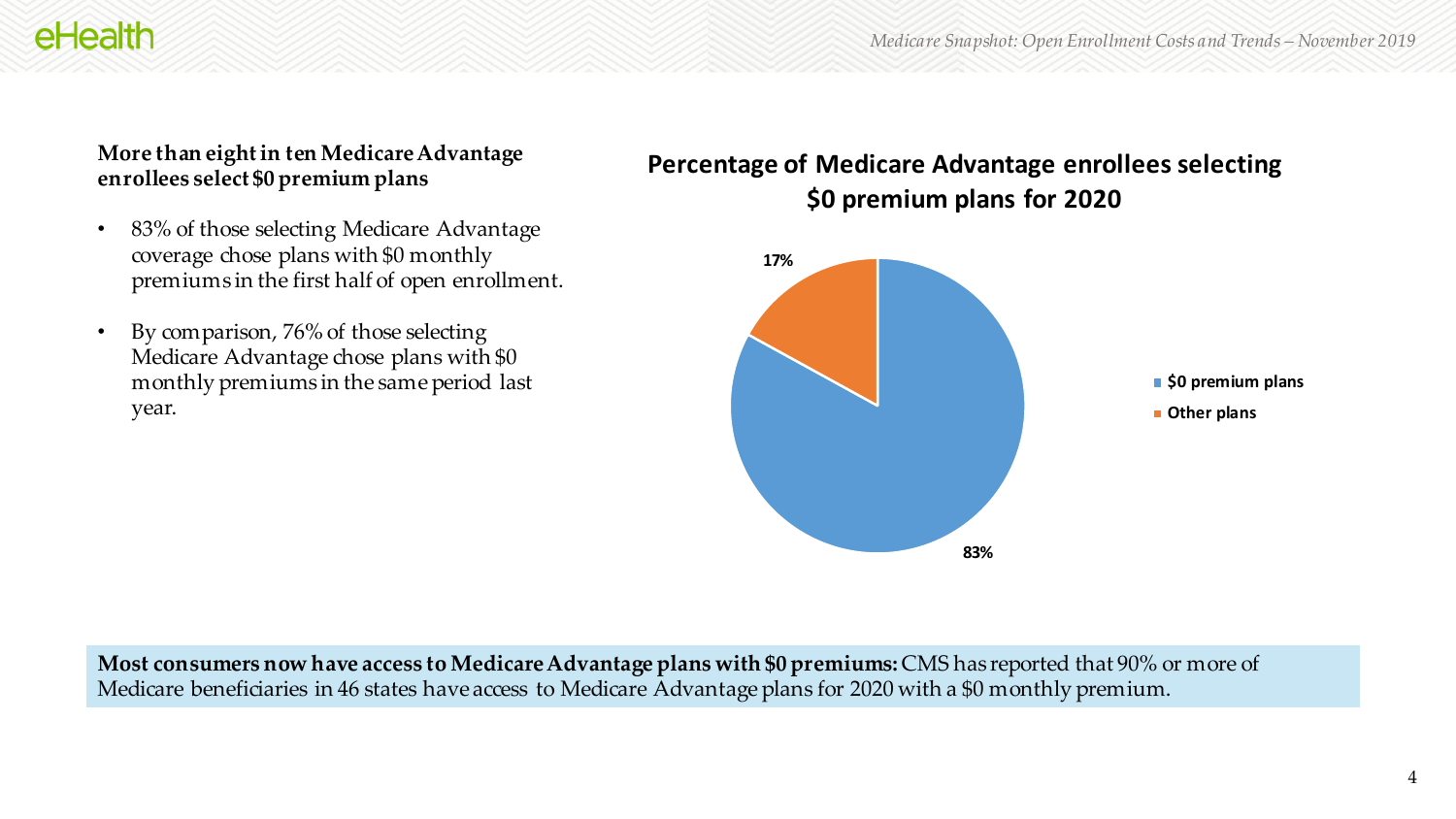## eHealth

#### **A 15% decline in average Medicare Part D plan premiums year over year**

- \$19.76 was the average premium for Medicare Part D plans selected in the first half of open enrollment for 2020 coverage.
- \$23.34 was the average month premium for Medicare Part D plans selected in the same period last year.

#### **Average monthly premiums for stand-alone Medicare Part D plans**



**Millions of Part D enrollees could see premiums increase if they stay put:** The Kaiser Family Foundation [has reported t](https://www.kff.org/medicare/issue-brief/medicare-part-d-a-first-look-at-prescription-drug-plans-in-2020/)hat millions of current stand-alone Part D plan enrollees will see their monthly premiums increase in 2020 if they keep the same plan they had for 2019.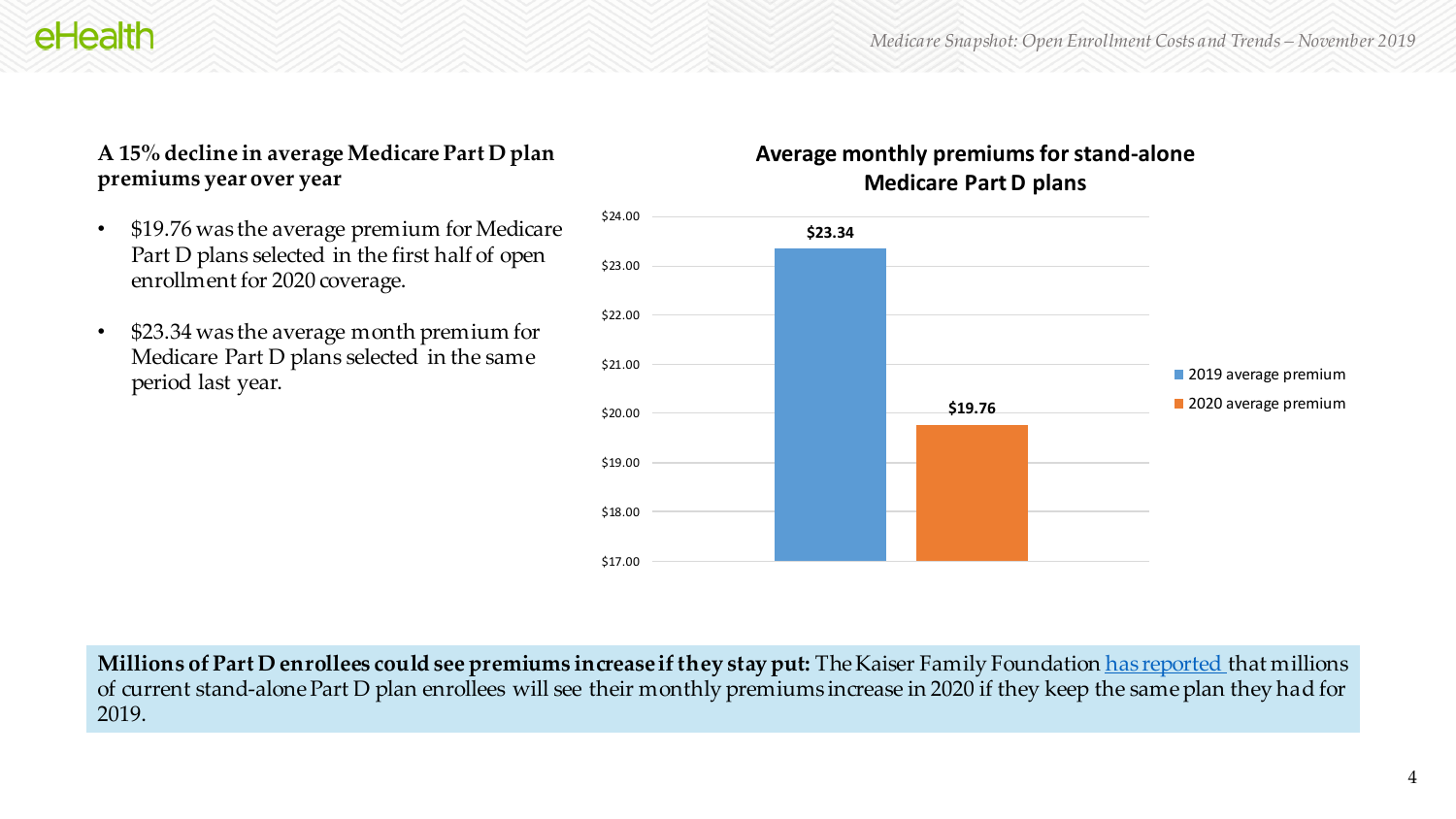## eHealth

#### **An 8% increase in average Medicare Supplement plan premiums year over year**

- \$157.48 was the average premium for Medicare Supplement plans selected during the first half of open enrollment.
- \$145.62 was the average premium for Medicare Supplement plans selected in the same period last year.

#### **Average monthly premiums for Medicare Supplement plans**

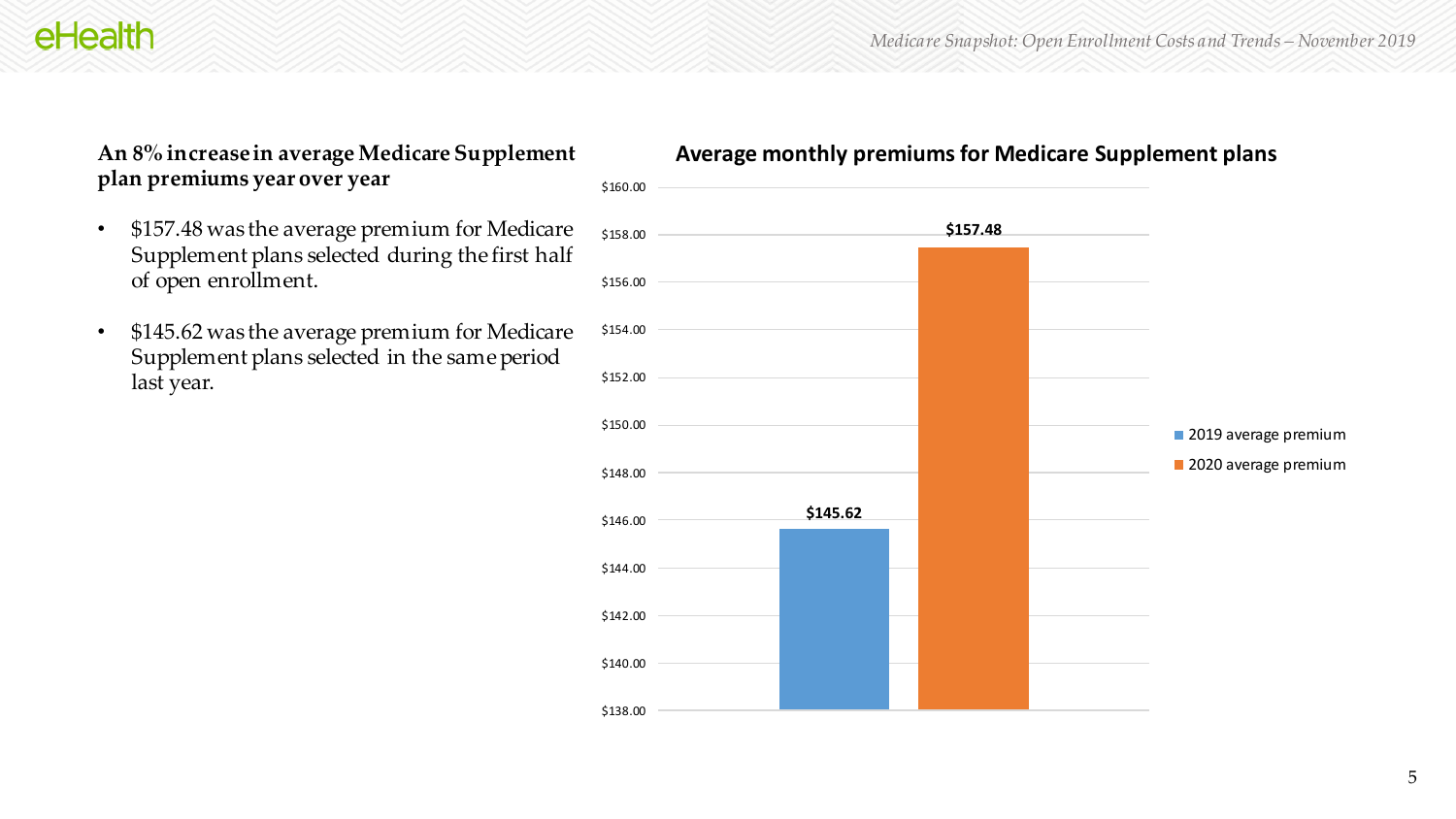#### **Methodology Note**

This report's findings are based solely on submitted applications for Medicare Advantage, standalone Medicare Part D prescription drug plans, and Medicare Supplement plans received by eHealth between October 15 and November 8, 2019, with a comparison to the same period from the prior year. Included in "Medicare Advantage" figures are plans Medicare Advantage plans offering prescription drug coverage as well as those not offering prescription drug coverage. All figures have been rounded to the nearest full percentage point.

Similar to other insurance brokers, eHealth is compensated on a fixed per-member basis for Medicare Advantage and Part D plans as regulated by CMS, and on a percentage of premium basis for most Medicare Supplement plans.